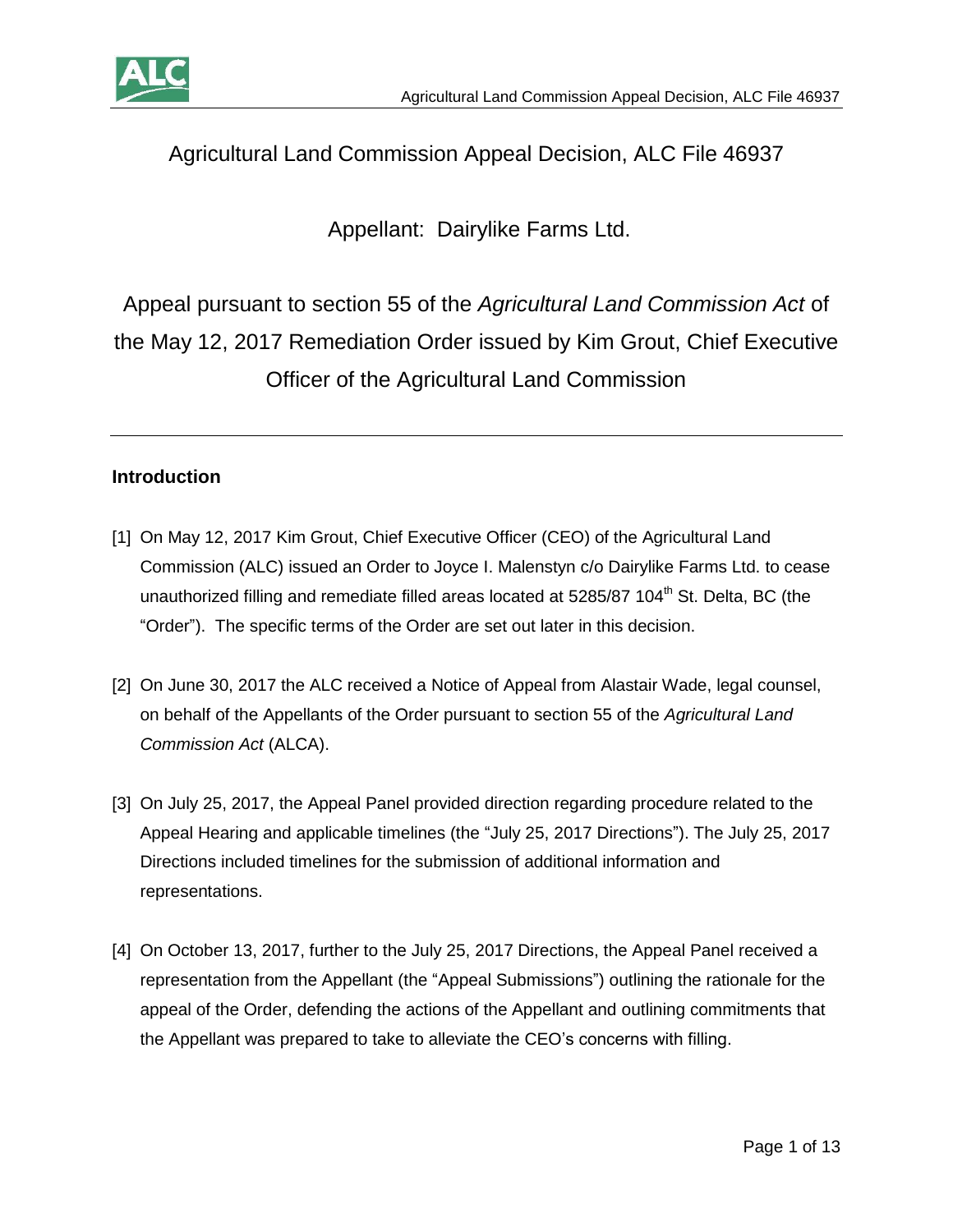

- [5] The appeal process included an oral hearing heard by the Appeal Panel. The oral hearing occurred on October 20, 2017 at the Element Hotel located in Burnaby, BC (the "Oral Hearing"). The Appeal Panel consists of Frank Leonard (ALC Chair) and ALC Vice Chairs Richard Mumford, Gerry Zimmermann and Dave Merz.
- [6] Following the Oral Hearing, the CEO was offered an opportunity to respond to the Appeal Submission and consider amending the Order. Further, the Appeal Panel provided a follow up question to the Appellant. The Appellant had the opportunity to respond to the CEO response and the Appeal Panel question, and did so.

### **Background**

[7] The Order relates to a property located at  $5285/87$  104<sup>th</sup> St Delta, BC (the Property). The legal description of the Property is:

Parcel Identifier: 028-188-110 Lot 1, Section 3, Township 4, New Westminster District Plan BCP44157

- [8] The Property is 31.5 ha and is located within a designated agricultural land reserve (ALR) as defined in section 1 of the ALCA.
- [9] The involvement of Compliance and Enforcement (C&E) staff of the ALC with the Property began in 2009 (the following are timeline highlights).
	- In August 2009, the Appellant was advised by C&E staff that a plan must be submitted to the ALC for the development of a cranberry bog on 3 – 5 ha of the Property.
	- On March 4 2010 the first C&E Stop Work Order (SWO) was issued to cease filling.
	- On December 10, 2010 a second ALC C&E SWO was issued to cease filling.
	- In May 2011, a warning letter was issued to the Appellant to comply with the December 10, 2010 SWO and to submit truck records.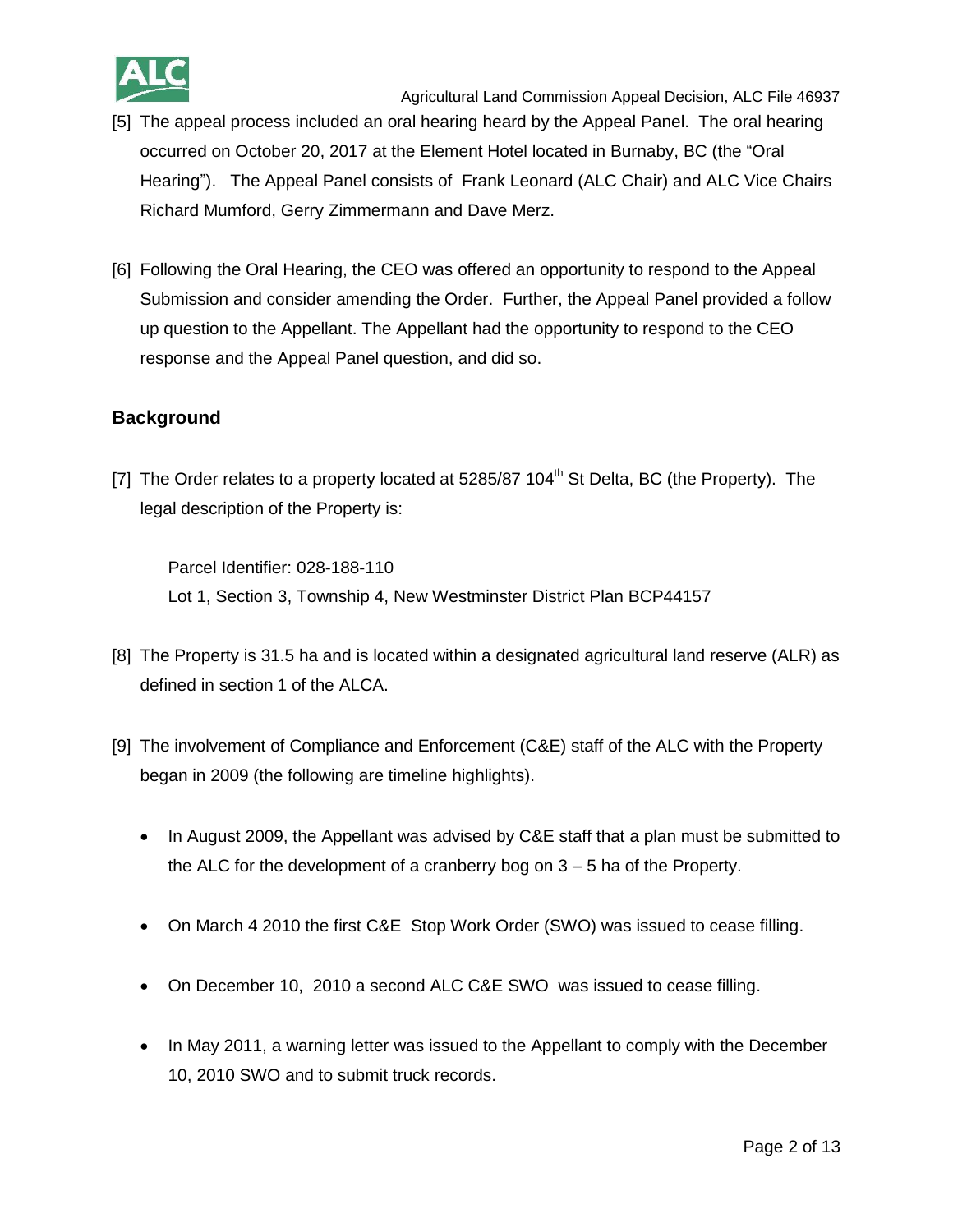

- In December 2011, the landowner provided a farm plan to Delta and the ALC for converting the Property to a cranberry farm.
- In February 2012, a letter from the ALC solicitor confirmed that the SWO remained in effect and requested that an agricultural plan be filed by April 2012.
- On April 8, 2013, the ALC received a professional agrologist report from Bruce McTavish P. Ag.
- In October 2016, the Appellant's counsel advised of the retention of a professional agrologist to develop an agricultural plan.
- An Agrology Assessment dated Feb 6, 2017 from Madrone Environmental Services Ltd. Gordon Butt M.Sc. P. Ag, P. Geo (the "Madrone Report") was received by the ALC.
- On May 12, 2017, the CEO of the ALC issued the Order.
- On June 30, 2017, the Appellant submitted a Notice of Appeal of the Order.
- October 20, 2017 the Appeal Panel conducted the Oral Hearing.

#### **The Order**

- [10] Among the various materials the Appeal Panel had before it was a copy of the Order together with the documents referenced therein. These documents comprised the "ALC Documents Package" to which the Appellants were provided electronic access on July 25, 2017 as part of this Appeal.
- [11] On May 12, 2017 the CEO issued the following Order:

*For the aforementioned reasons, I hereby order:*

*• No more fill material be brought onto the property without ALC approval for, or in relation to, the construction of any new berms, dikes or bogs.*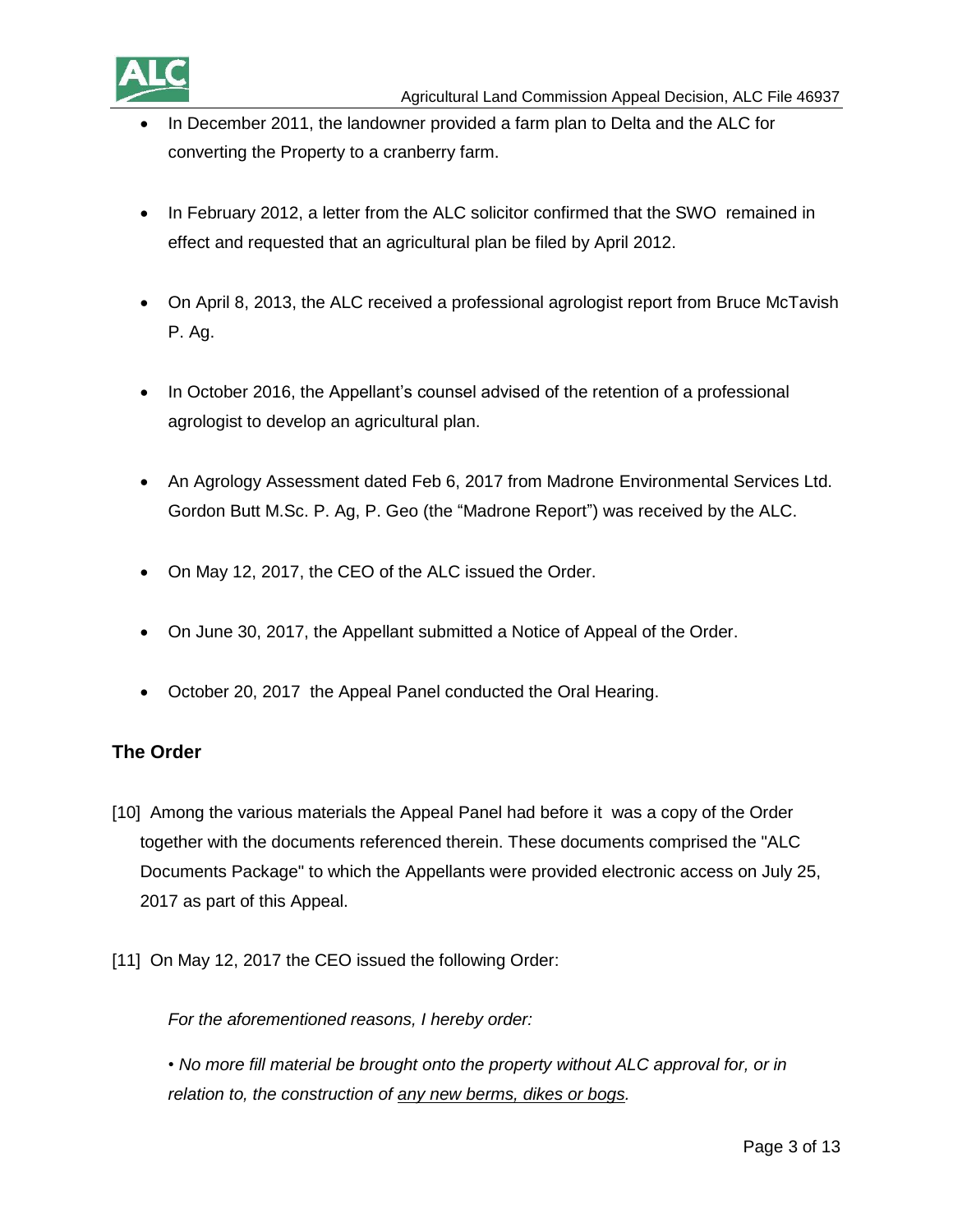

*• Fill material associated with the above-ground reservoir be removed from the property by August 30, 2017 and a conventional in-ground reservoir be installed. All of the material removed from the property will need to be appropriately disposed of at an authorized disposal site and we would encourage you to consult with WorkSafe BC to ensure public and worker safety during the removal of this material.*

*• The existing bogs and berms/dikes (surrounding the bogs) can remain until such time as you cease to operate the cranberry operation for more than 6 months, at which time you must return the site to its original pre-fill agricultural capability (Class 4 unimproved) or better within 2 years from the date you cease cranberry operations.*

*• You must deliver to my office no later than 4:00 pm on July 1, 2017, a rehabilitation plan for the property, prepared by a Professional Agrologist with expertise in soils and reclamation, detailing how pre-fill agricultural capability will be achieved, supported by a detailed soil survey and agricultural capability.*

### **Notice of Appeal**

[12] Section 55(1) of the ALCA permits an appeal from certain specified orders, including an order made under sections 50 and 52 of the ALCA. Section 55(1) states as follows:

> *A person who is the subject of a determination, a decision, an order or a penalty under section 50, 52 or 54 (I) may appeal the determination, decision, order or penalty to the commission by serving the commission with a notice of appeal.*

[13] On June 30, 2017 the ALC received a Notice of Appeal of the Order from the Appellant.

#### **Written Evidence and Written Submissions**

[14] The Appeal Submissions dated October 13, 2017, and submitted by Mr. Wade, included the following submissions on the Appellant's behalf: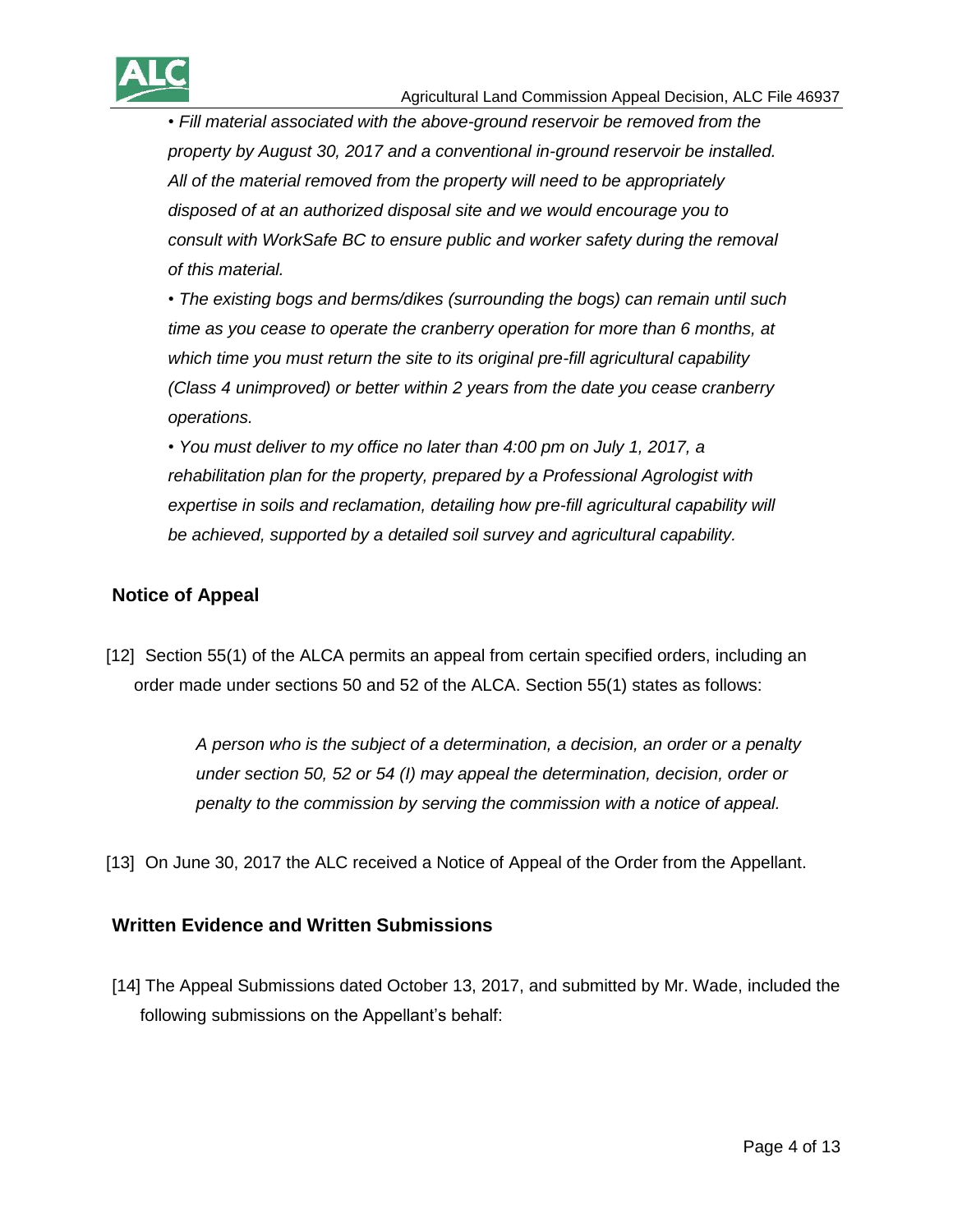

- 1. An Interwest Appraisal report dated June 6, 2011, prepared by Danny Grant, a Registered Professional Agrologist, outlined the drainage limitations of the Property and confirmed that the desired crop, "cranberries", requires good drainage. Due to its low elevation filling, the Property to improve drainage is deemed a reasonable course of action, though costly. The conclusion of the report is that the alternative to filling is to abandon the Property for agricultural production.
- 2. A Worksafe BC inspection report dated July 30, 2014 is provided which confirms the constructed above ground reservoir is safe.
- 3. Following a September 23, 2016 ALC request that a professional independent agrologist prepare an agricultural development plan, the Appellant contracted Mr. Butt (P. Ag) to undertake an Agrology Assessment of the proposed cranberry operation and the actions taken to date to achieve the agricultural development.
- 4. The Butt Agrology Assessment dated February 6, 2017 ( also referenced as "The Madrone Report") confirmed the poor quality of the original soils, particularly the drainage limitation; that the agricultural plan implemented by Dairylike Farms seeks to overcome the soil drainage limitations; that the future bogs could be constructed at a lower elevation; and that the motivation and capabilities of the operator (Mr. Malenstyn) appear sufficient to successfully develop the cranberry operation.
- 5. The Appellant's counsel advised that there are many above ground reservoirs in east Delta and that the requirement to replace an above ground reservoir with an inground reservoir is not reasonable. In addition, a 2013 recommendation of the Michigan Department of Agriculture is referenced indicating that all new cranberry growers should consider closed, recycling systems for environmental protection. The purpose of the reservoir on the property is to operate a closed irrigation/water capture system to ensure that previous problems with contaminated saline irrigation water from the City of Delta ditches does not re-occur.
- 6. The high elevation of the berms is cited as necessary to maximize the area devoted to growing cranberries on the remainder of the Property.
- 7. Further advice solicited from Mr Mauza of Ocean Spray, agreed with the Madrone Report and suggested that the capacity of the reservoir "*does not seem out of line*".
- 8. The Appellant concludes that any reservoir (in-ground, or above ground) will degrade land and that the current elevated reservoir will use less land than in-ground reservoir.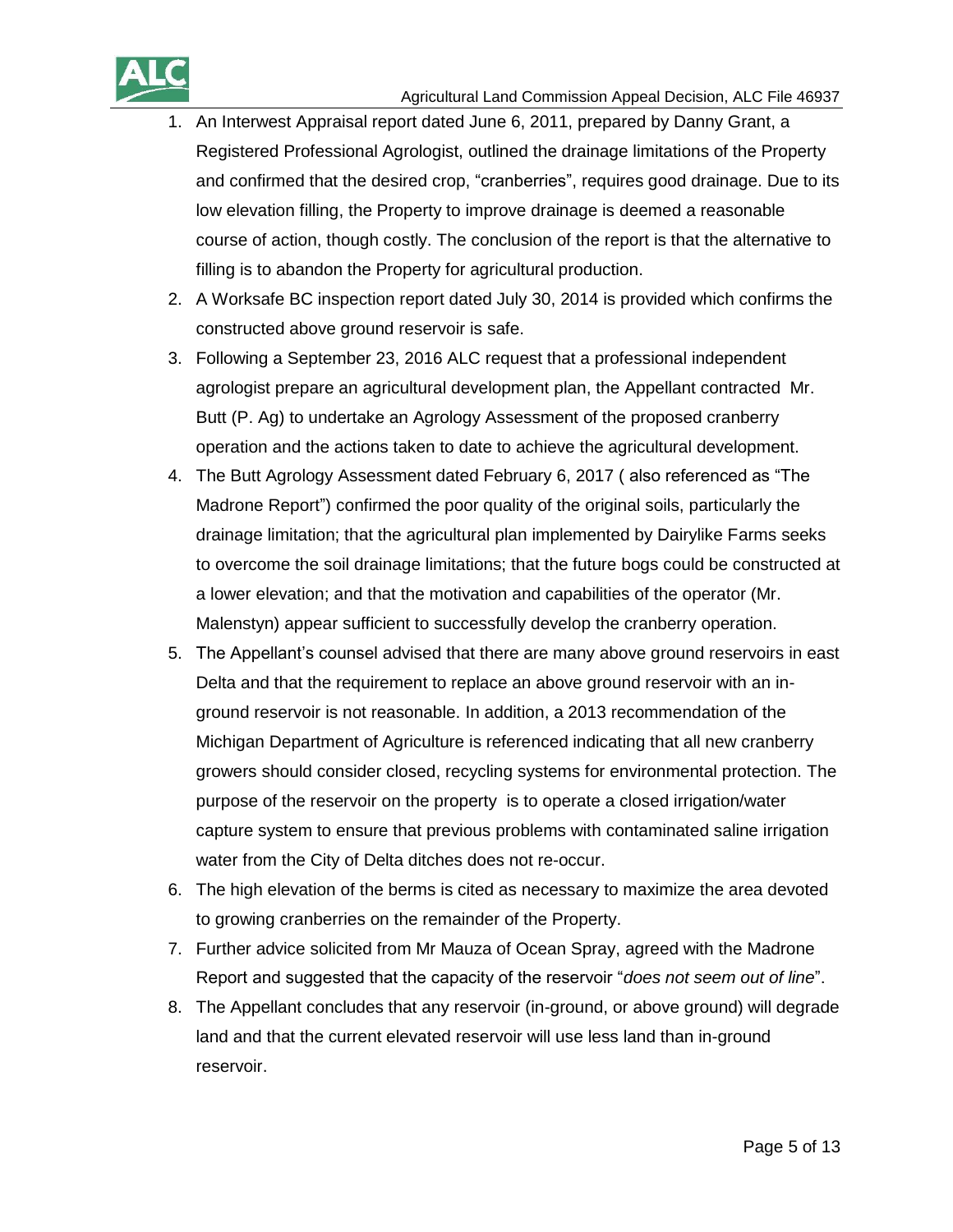

- 9. The Appellant is prepared to limit the height of any future dykes for the bog to an elevation of 2.2 meters as suggested by the Madrone Report.
- 10. The Appellant indicates that fill was not placed on the cranberry bogs at its present height for area wide flood protection.
- 11. The Appellant provides nineteen examples of previous decisions of the ALC between 2012 and 2016, to permit filling for the improvement of agricultural capability and to facilitate agricultural development.
- 12. The Appellant as per its October 13, 2017 submission indicates that he is prepared to reduce the level of the reservoir berm by 2 meters, limit the bog filling to typical levels (1 – 1.2 meters) and ensure that the dykes are constructed at a maximum of 2.2 meters.

### **Oral Hearing**

- [15] The appeal process included the Oral Hearing which was held on October 20, 2017 at the Element Hotel in Burnaby, BC.
- [16] The Appellant Joyce Malenstyn and her son Don Malenstyn attended October 20, 2017 hearing. The Appellants were represented by legal counsel Alastair Wade.
- [17] During the Oral Hearing, oral submissions were made by Mr. Wade pursuant to the Appeal Submissions dated October 13, 2017 (noted above).

#### **Relief Requested on Appeal**

[18] Section 55(2) of the ALCA states:

*On an appeal under this section, the commission may*

*(a) confirm or reverse the determination, decision, order or penalty, or (b) refer the matter, with or without directions, back to the person who made the initial determination, decision or order.*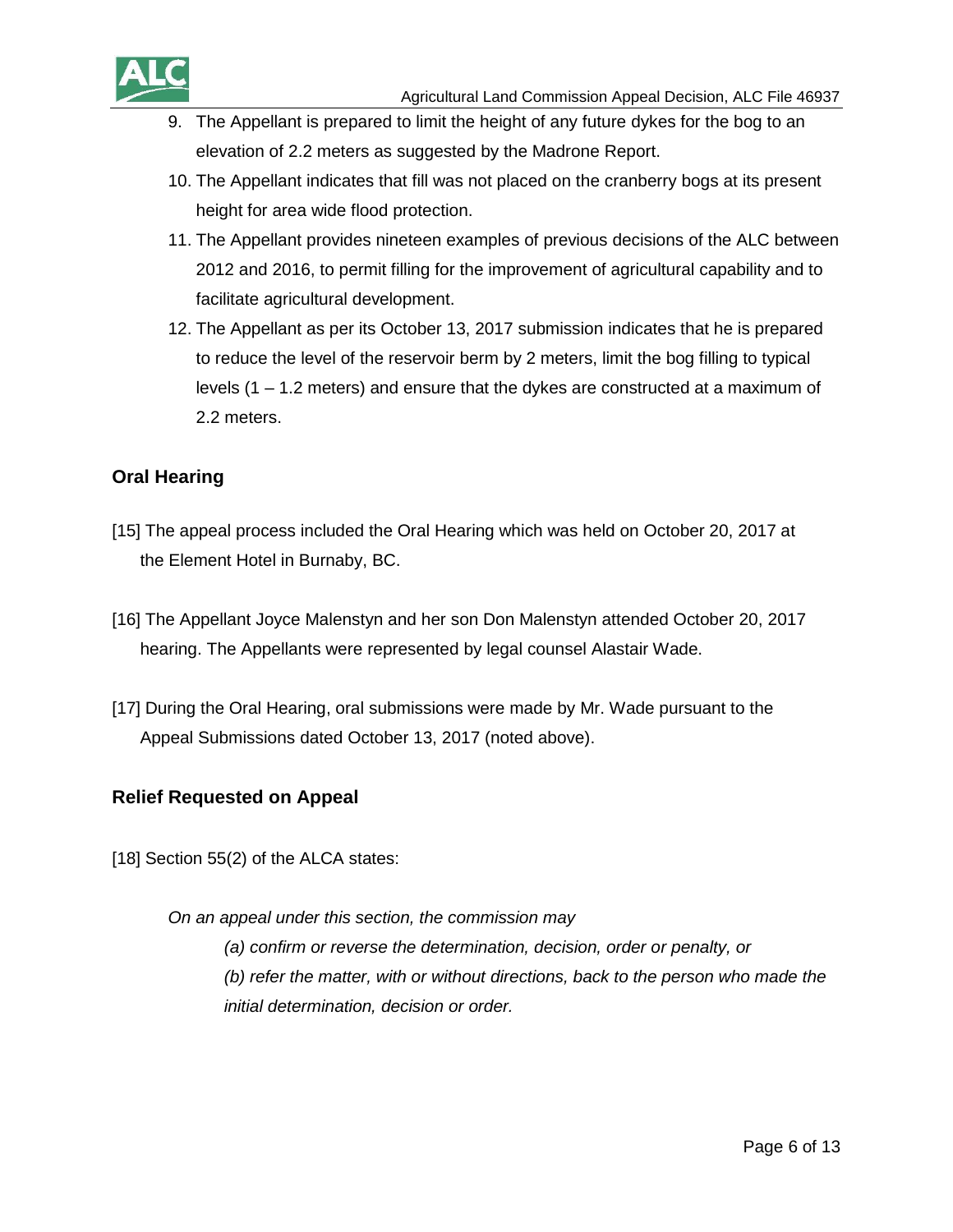

[19] The final requests and commitments of the Appellant are as follows, as set out under the heading "Nature of Order Sought" in the Appeal Submissions dated October 13, 2017:

- *1) Dairylike agrees that it will not import further fill material onto the property for the construction of any new berms, dykes or bogs without prior approval of the ALC.*
- *2) Dairylike agrees to provide a plan setting out volumes of fill required to complete the remaining bogs, as well as a monitoring plan to control the quality of the fill.*
- *3) Dairylike proposes that a qualified registered professional, acceptable to Dairylike, oversee the implementation of the plan and provide a report to the Commission that the implementation of the plan has been completed in substantial compliance with the plan.*
- *4) Dairylike seeks the rescission of the Chief Executive Officer's order to remove the reservoir. Dairylike wishes to retain the above ground reservoir which is a normal part of farm practice. It will agree, if required, to reduce the height of the reservoir berms by 2 meters.*
- *5) Dairylike will agree to construct future dykes to an elevation of 2.2 meters, even though this is below the Flood Construction Level as established by the Corporation of Delta.*

### **Additional Agrologist Information:**

- [20] The ALC commissioned an Agrologist Report prepared by Bruce McTavish P. Ag and Hubert Timmenga P. Ag, dated April 13, 2013 entitled "Observations" (the "McTavish/Timmenga Report"). The McTavish/Timmenga Report expressed concern with the quality of construction of the above ground reservoir and the generally poor quality of the fill. It noted that the height of the cranberry bogs is 2 m above sea level – higher than other nearby cranberry bogs; the poor quality of the subsoil used for topsoil; and that the regional drainage system appeared functional.
- [21] A memo dated May 18, 2017 from ALC Agrologist Katarina Glavas P. Ag to CEO Kim Grout confirms that:
	- The bogs are filled to a greater extent than necessary (1.8 meters) to achieve good drainage.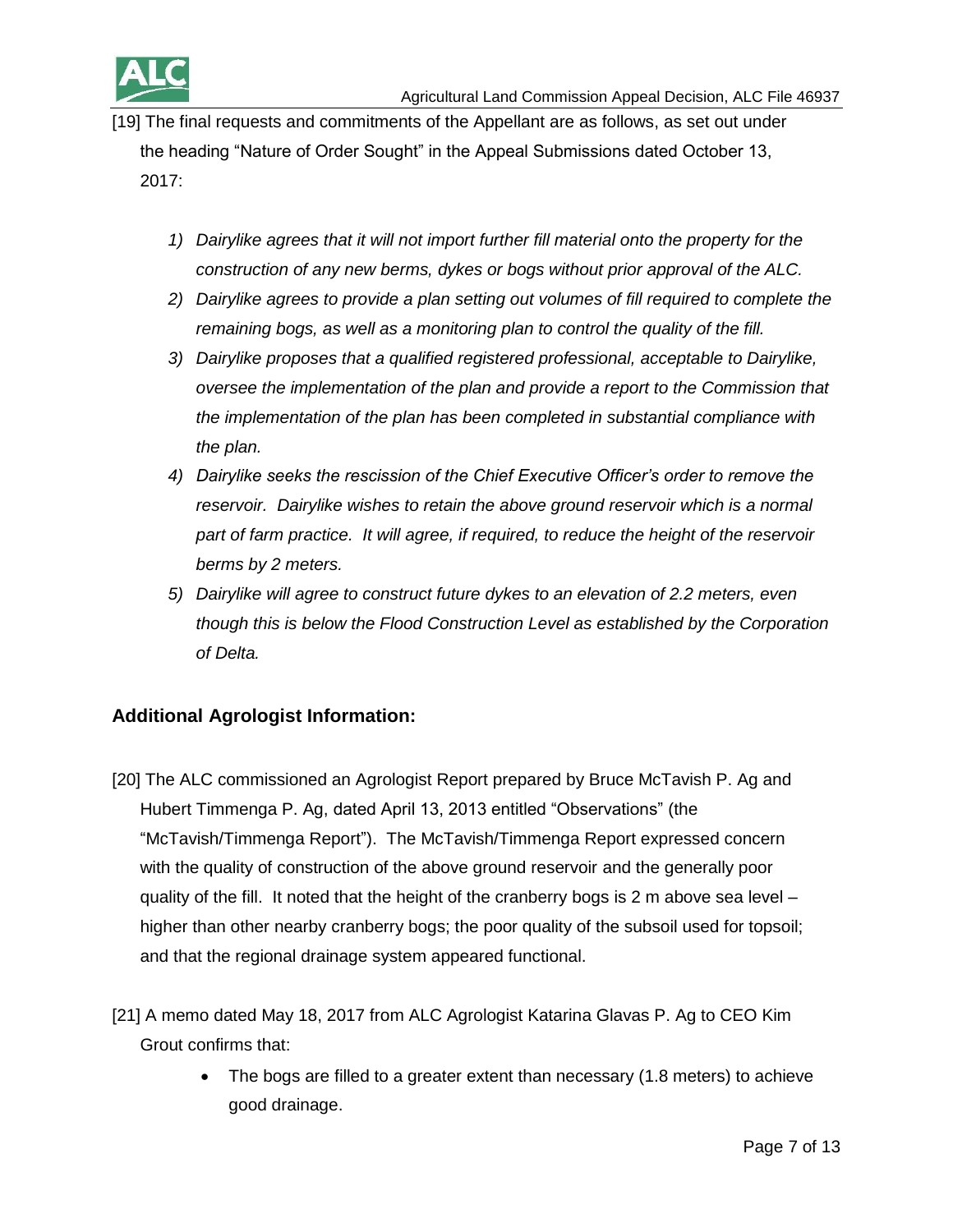

- The current elevation of the dikes  $(2.9 \text{ GSC}^1)$  is in excess of what is required for cranberry production.
- The reservoir volume is appropriate, but the construction of an above ground reservoir is not a normal farm practice in the cranberry industry, nor in the Agrologist's perspective is it necessary.
- Recent drainage improvements by the District of Delta have alleviated area wide flooding concerns.
- Given concerns about saline irrigation water, the crop choice of cranberries is puzzling as it is not tolerant of salt, as compared with blueberries. Also, if the cranberry operation ceases the Property, now filled excessively with poor quality fill, will have limited the use of the Property for any other crop.

### **Further Information:**

[22] Following the Oral Hearing, the Appeal Panel wrote as follows to the CEO: "*The Appeal Commissioners have requested that you:*

- *Consider the Appellant's offered options set out in the October 13, 2017 Appeal Submission to vary your May 12, 2017 Order, and provide written comment; and*
- *If you are not inclined of your own volition to vary your Order in light of the Appeal Submission, provide a written response to the Appeal Submission*."
- [23] The CEO responded to the Appeal Submission information in a November 17, 2017 submission. The CEO declined to vary the Order and submitted that the Order should be confirmed. Her comments included the following:
	- *1) Dairylike has placed an excessive volume of fill to construct the bogs. The height of the berms and dikes to contain the bogs is not consistent with normal farm practices.*
	- *2) Dairylike was made aware that it required authorization to deposit fill on the Property over a number of years. Its filling was the subject of a stop work order and numerous communications with the Commission and its legal counsel.*
	- *3) The risk of flooding that resulted in 2001 crop loss has since been mitigated by regional drainage infrastructure improvements made by the Corporation of Delta in*

 $\overline{\phantom{a}}$ 

 $<sup>1</sup>$  GSC means Geodetic Survey of Canada.</sup>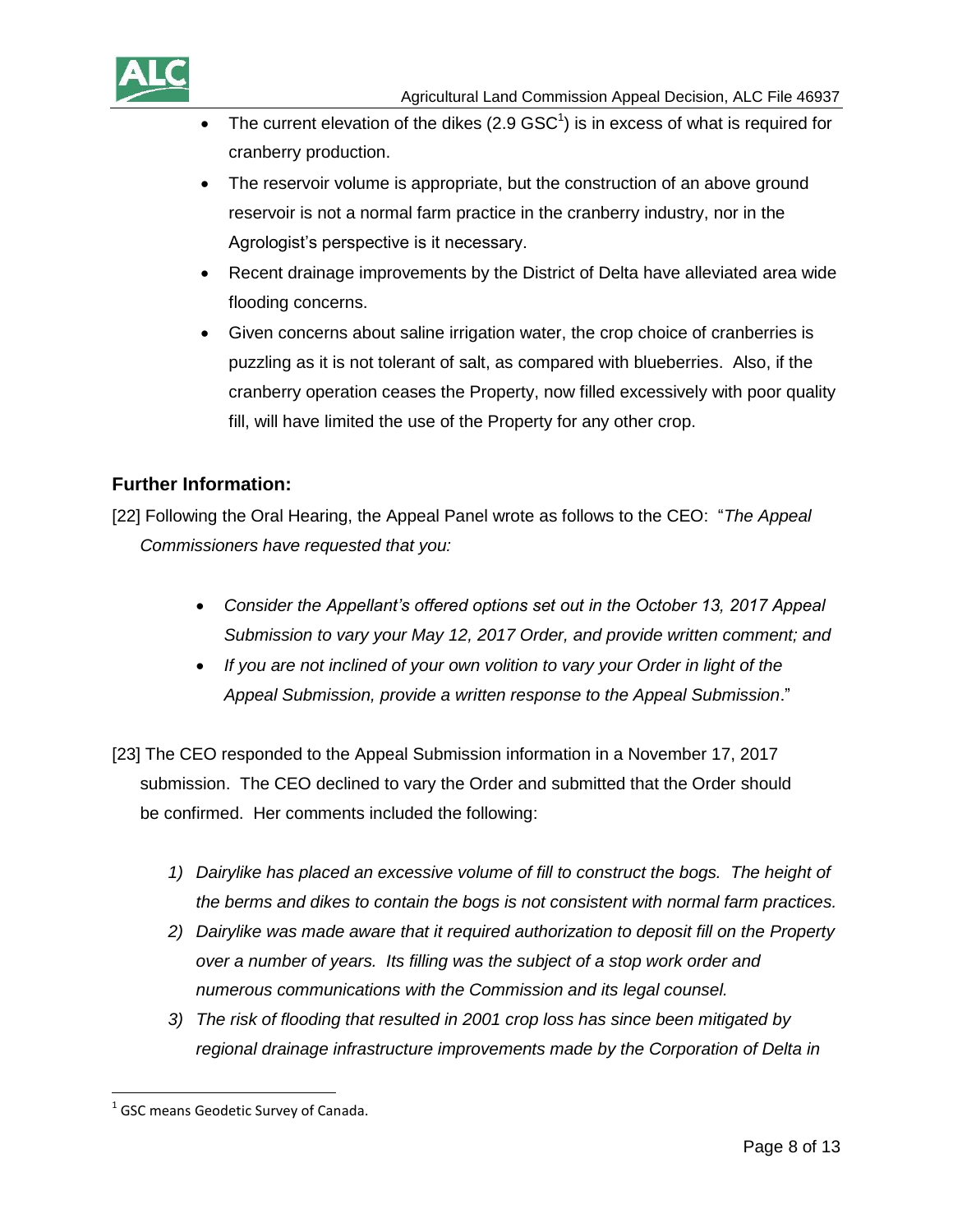

*2005-2006, with additional improvements in 2012. The majority of filling on the Property took place after 2009, and the air photo and file history show that the Property was filled well into 2014.*

4) *The scale of the reservoir is unprecedented in the B.C. cranberry industry. It is an above ground reservoir with berms 10 m high, containing 63,600 m3 of poor quality fill. I understand that the reservoir to have been constructed without oversight by a qualified engineer. Cranberry experts have indicated that construction of an aboveground reservoir is not a normal cranberry production farm practice in B.C.*

[24] In addition, the Appeal Panel asked the Appellant the following question:

*Did the Appellant receive income from filling, and if so, how much income?*

#### **Appellant's Responses:**

[25] On November 28, 2017, the Appellant responded to the CEO's submission of November 17, 2017. Paraphrasing, the Appellant's submission provides:

- 1) The Corporation of Delta staff provided Mr. Malenstyn with the required heights for filling.
- 2) He has been accepting fill on the Property since 1996.
- 3) He had consecutive annual crop losses prior to filling.
- 4) All cranberry farms in BC have above ground reservoirs and this is a normal farm practice.
- 5) The reservoir is at 4.5 m geodetic height, not 8 m as indicated and has been inspected by WCB and is safe.
- 6) No fill has been accepted on the Property since 2011.
- 7) Two professional agrologists have confirmed that the farm is appropriately filled.
- 8) High salinity in Delta irrigation water remains an on-going problem.
- [26] The Appellant responded on November 30, 2017 to the Appeal Panel's question about receiving income from filling. The Appellant's admitted that from 2009 until the date of the stop work order Dairylike received payment for fill, but said that all payments went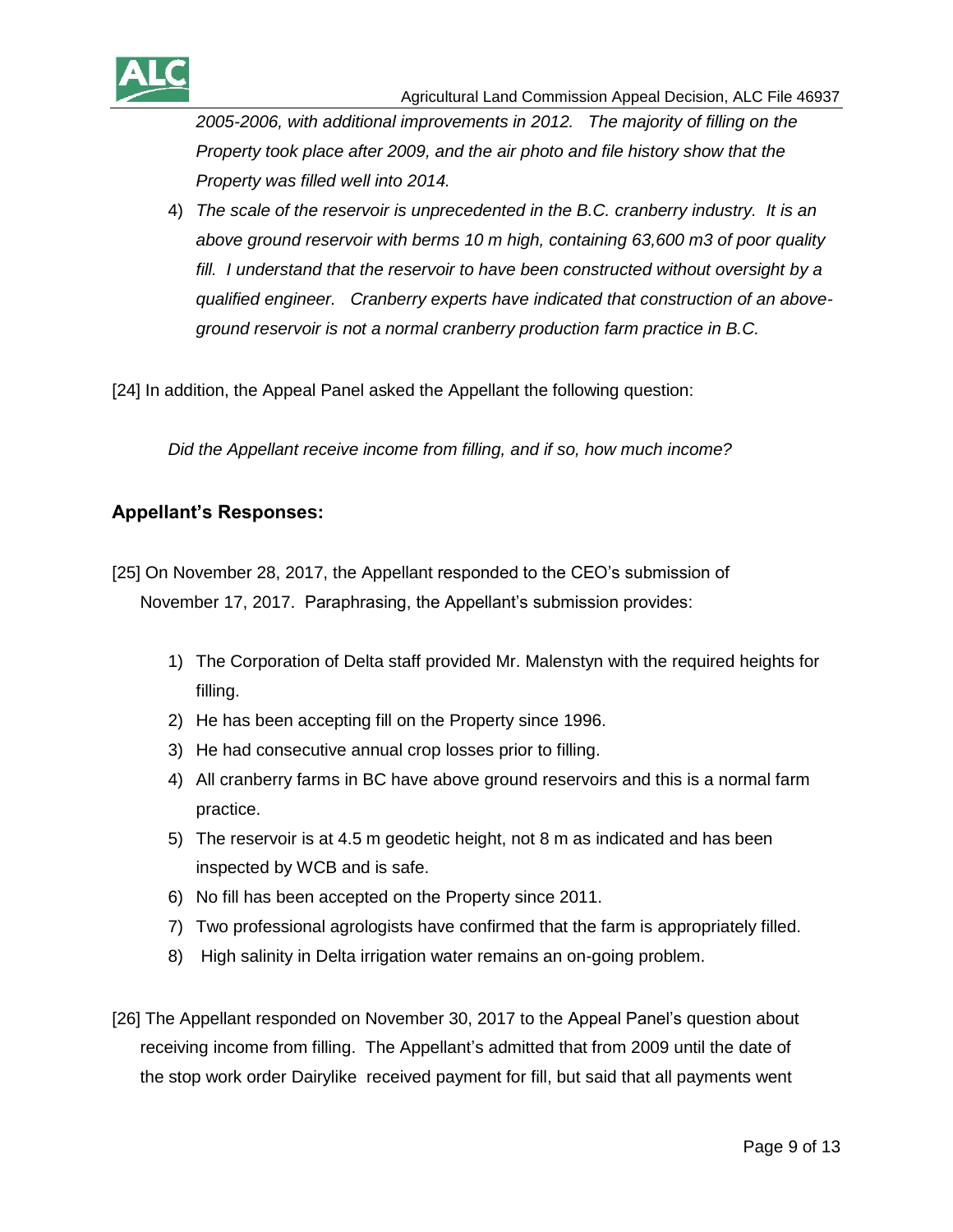

back into farm improvements, including the considerable cost of stripping topsoil, placing the fill, and then replacing the topsoil.

### **Appeal Panel's Findings:**

- [27] The Appeal Panel made the following observations and findings as to the claims and statements of the Appellant:
	- 1) The Appellant appears to have legitimate concerns that the low elevation of the Property limits agricultural productivity and the Appeal Panel confirms that filling to improve drainage is one potential response to excessive water problems on the Property.
	- 2) The Appellant has not followed protocol and submitted an ALC application for filling as recommended by the December 2006 Strengthening Farming Factsheet submitted with the Appellant's November 28, 2017 response to the CEO's submission. In addition the Appellant has refused to submit an application for filling even though he has been advised to do so since 2009.
	- 3) The Appellant has also provided examples of 19 previous applications for filling that were conditionally allowed by the ALC. This evidence supports the necessity of making an application for filling for agricultural improvement, rather than releasing the Appellant from the necessity of making an application. In addition the evidence of approved filling applications indicates that the ALC is supportive of filling for farming purposes, within the parameters of typical farm practices.
	- 4) The Appellant has provided confirmation in two reports, authored by Professional Agrologists, that the filling and diking activities are appropriate to developing the 31.5 ha Property for cranberry production, including the development of an above ground reservoir. However, the Madrone Report mentions that other cranberry operations depend on pumping from irrigation in ditches and as a result many cranberry operators do not have reservoirs as large as the Appellant's.
	- 5) The Appeal Panel finds that the Appellant's rationale for the above ground reservoir to be weak because no evidence is provided of other similar above ground reservoirs in the City of Delta. In contrast, other cranberry operations in the area do not require filling (except for dike berms) and have in-ground water reservoirs.
	- 6) The Appeal Panel finds the above ground reservoir to be excessive and unnecessary for a cranberry operation.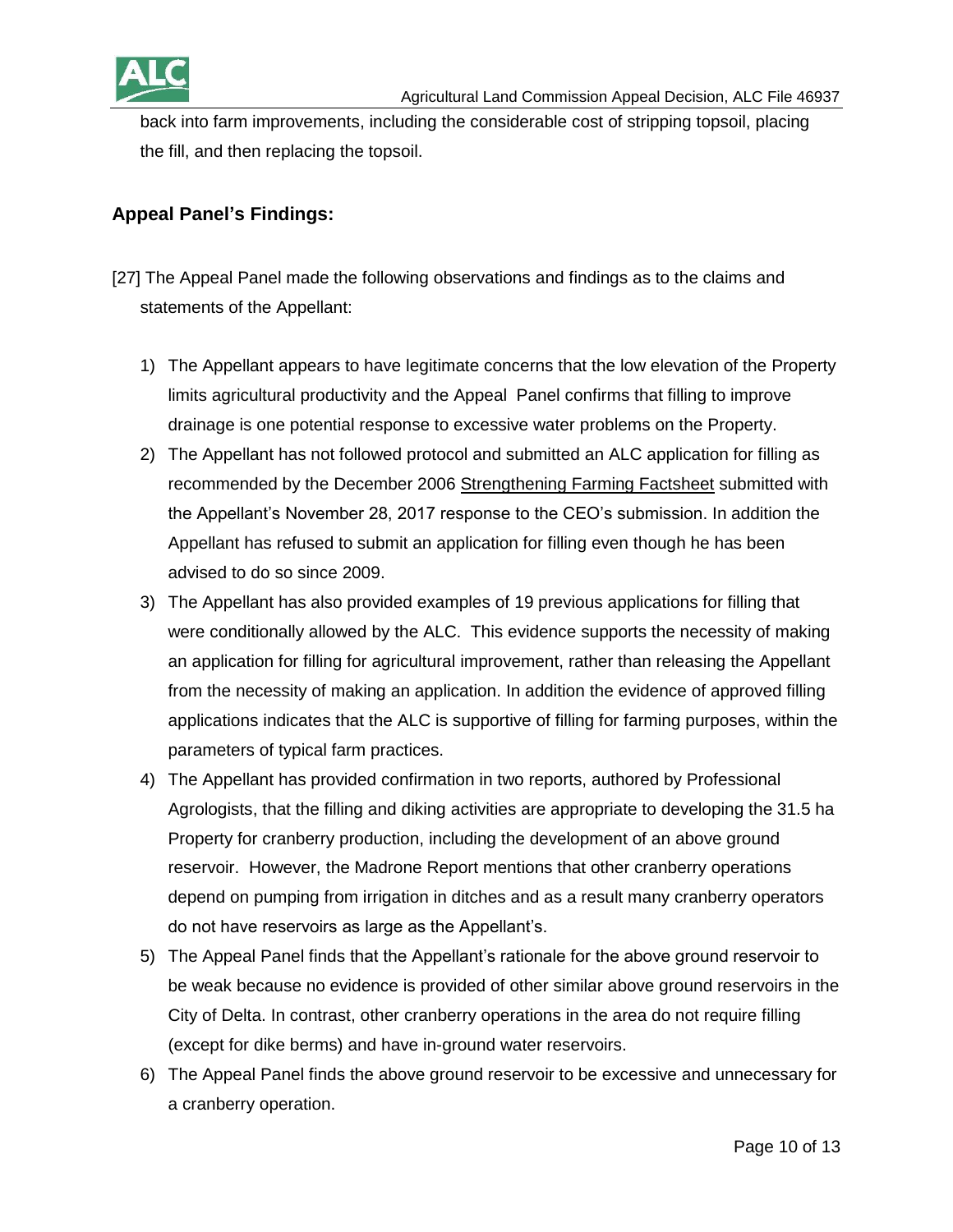

- 7) The Appeal Panel finds that the above ground reservoir to not be engineered and therefore may be unknowingly at risk of failure. Should the reservoir fail, both public safety and agricultural potential (on the subject property and adjoining properties) could be negatively affected.
- 8) The Appeal Panel considers that the motivation for the above ground reservoir may have been the income that could be received from fees for fill and not, as stated by the Appellant, to limit the impacts of the reservoir on the Property, or to gravity feed water to the cranberry bogs for irrigation, frost control, and harvesting. The Appeal Panel says this as it finds the Appellant's answer to its question about receiving money for filling to be vague and incomplete. The Appellant has not provided the information requested in the Appeal Panel's November 28, 2017 letter: *Did the Appellant receive income from filling, and if so, how much income?* Though income from filling is confirmed, the second half of the question is not answered. No information is provided as to the amount of money received for the fill (either in total, or per cubic meter). Nor is any information provided as to what were the costs to the Appellant to strip topsoil and place the fill, and replace the topsoil. The Appellant claims that all of the unspecified fill income was returned to the farm. The Appeal Panel is unsatisfied with the Appellant's response to its question. The response does not alleviate the Appeal Panel's concerns that income received for filling was the motivation to deposit excessive amounts of fill for the bog elevations, dykes and above ground reservoir exceeding cranberry industry standards.
- 9) The Appeal Panel finds that the filling that has occurred on the Property has substantial negative impacts on the potential to use the land for other types of crops and farming operations. The Appeal Panel does not concur with the Appellant's assessment that cranberries are the only form of agriculture that can occur on the Property. The loss of productive land to the dykes and reservoir has reduced the arable area of the Property. General filling to raise the elevation of the Property without dyking and the reservoir could have improved the land for soil based agricultural production. In the circumstances the Appeal Panel concurs with the CEO's Order and consider that the Property should be remediated to remove the above ground reservoir at the earliest opportunity. The Appeal Panel also considers that an application to the ALC is required for any filling to further develop the Property for a cranberry operation.
- 10) The Appeal Panel believes that the Appellant has an option to request, through the ALC application process, the redistribution of the reservoir fill onto the remainder of the Property to increase the elevation of the unfilled area to similar level as the currently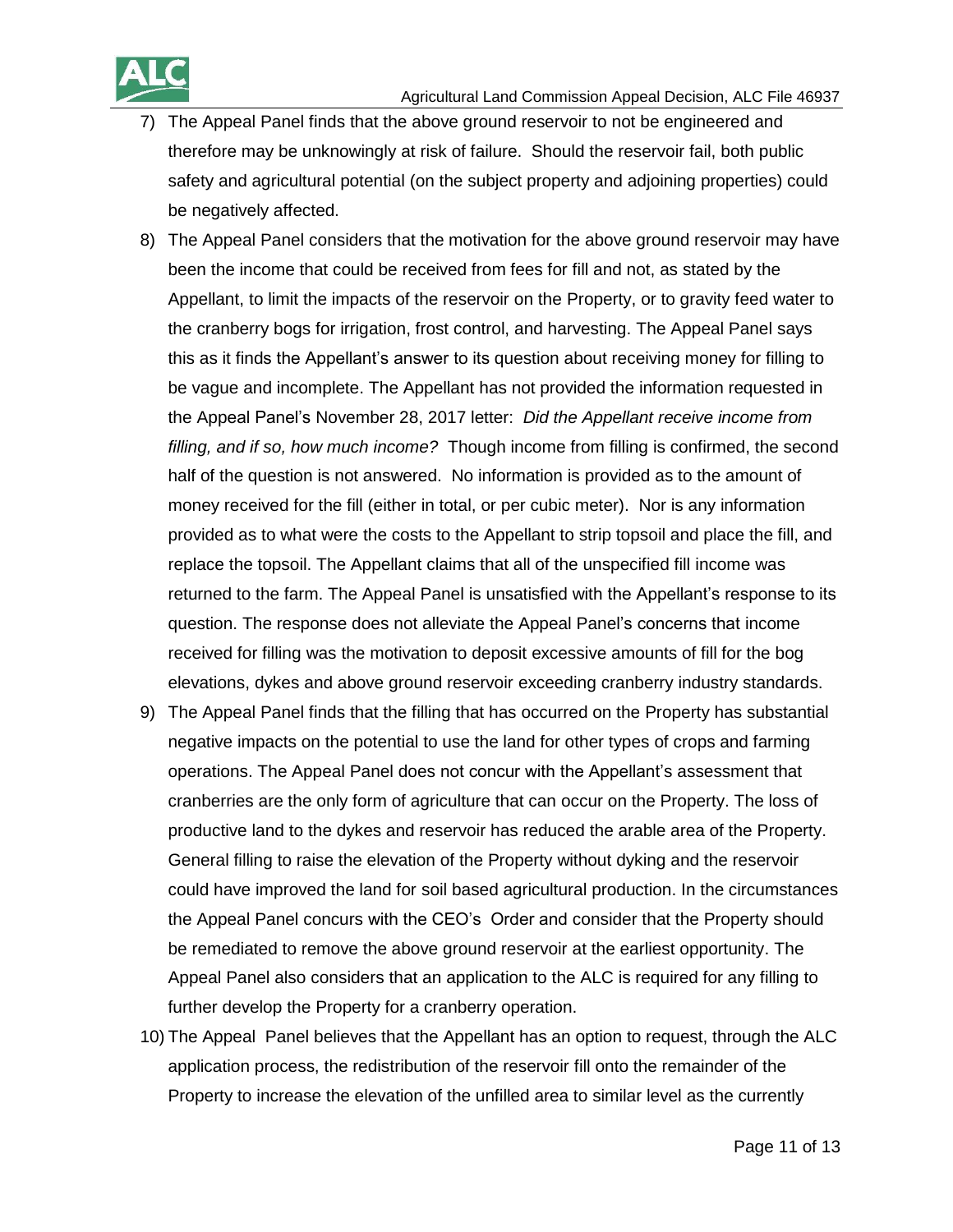

filled area. The Appeal Panel cannot speak to the result of such an application, which would likely be considered and determined by the South Coast Panel.

11) The Appeal Panel finds the commitments of the Appellant's to reduce the reservoir berm by 2 m and limit filling to recommended levels for the bogs (1.2 m) and dikes (2.2 m) to be insufficient to address their concerns with the potential long term negative impacts of filling on the agricultural potential of the Property.

## **Conclusion**

[28] Having received and considered the information submitted as part of the appeal, the Appeal Panel is satisfied that the May 12, 2017 Order (see below in italics) is appropriate.

- *No more fill material be brought onto the property without ALC approval for, or in relation to, the construction of any new berms, dikes or bogs.*
- *Fill material associated with the above-ground reservoir be removed from the property by August 30, 2017 and a conventional in-ground reservoir be installed. All of the material removed from the property will need to be appropriately disposed of at an authorized disposal site and we would encourage you to consult with WorkSafe BC to ensure public and worker safety during the removal of this material.*
- *The existing bogs and berms/dikes (surrounding the bogs) can remain until such time as you cease to operate the cranberry operation for more than 6 months, at which time you must return the site to its original pre-fill agricultural capability (Class 4 unimproved) or better within 2 years from the date you cease cranberry operations.*
- *You must deliver to ALC CEO, no later than 4:00 pm on July 1, 2017, a rehabilitation plan for the property, prepared by a Professional Agrologist with expertise in soils and reclamation, detailing how pre-fill agricultural capability*  will be achieved, supported by a detailed soil survey and agricultural *capability.*

[29] The Appeal Panel confirms the Order under s. 55(2)(a) of the ALCA except for the fact that, as a practical matter, the dates in the Order have passed. In Mr. Wade's June 30, 2017 letter, an argument was made to stay the Order pending the decision on